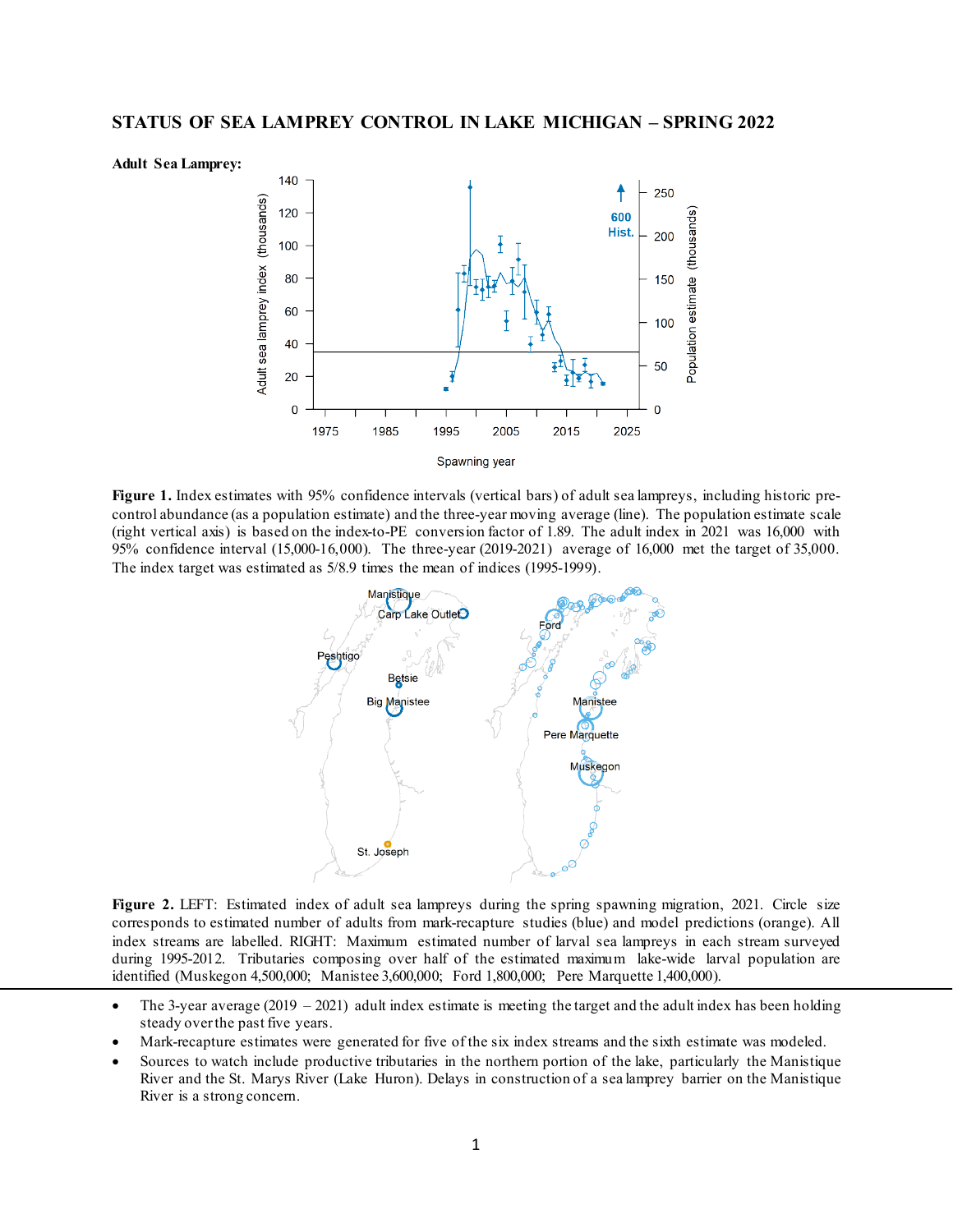## **Lake Trout Marking and Relative Abundance:**



**Figure 3.** Number of A1-A3 marks per 100 lake trout > 532 mm from standardized assessments during August-November plotted against the sea lamprey spawning year, including the three-year moving average (line). The threeyear (spawning years 2020-2022) average marking rate of 2.2 met the target of 5 A1-A3 marks per 100 lake trout > 532 mm (horizontal line). A second x-axis shows the year the lake trout were surveyed.



Figure 4. Lake trout relative abundance plotted against sea lamprey spawning year, including the three-year moving average (line). CPE = fish/1000'/net night of lean lake trout > 532 mm (21") total length caught in the Lake Wide Assessment Plan nets (the plan began in the late 1990s).

- The 3-year average marking rate is meeting target and the marking rate has been steady over the past five years.
- Lake trout relative abundance has been steady over the past five years.
- After recent publication of a study examining mono vs multifilament nets indicated similar catch rates for the two gears used in the standardized survey, the two gears have been combined in the lake trout trend data, hence a change from previous trends due to the inclusion of more data.